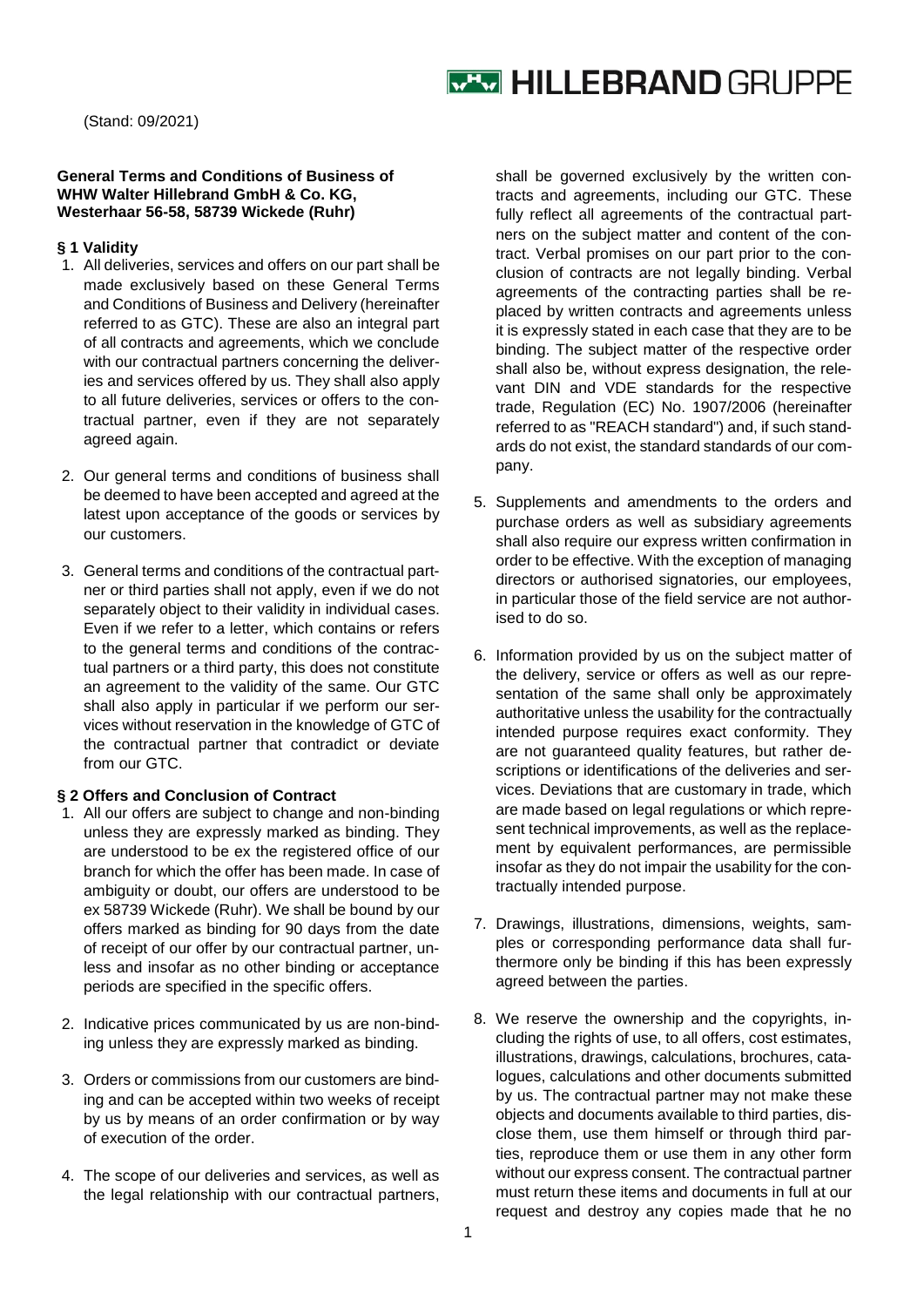longer requires in the ordinary course of business or if negotiations do not lead to the conclusion of a contract.

- 9. We do not assume any liability for information, recommendations or advice - in particular from our sales representatives. They are only binding for the transaction concluded between the parties if they have been expressly included in the contractual agreement or confirmed by us in writing.
- 10.The items to be handed over to us for reworking shall be delivered with a delivery note or written order with precise details of the number of pieces and total weight. The details of the gross weight, even if they are of importance to the customer, are non-binding for us.
- 11.We reserve the right to make process changes due to technical progress or practical requirements without special notice, unless separate statutory provisions or standards explicitly prescribe a notification or obligation to agree. Hydrogen deembrittlement will only be carried out if our customer expressly specifies this, including the process parameters, and commissions us to do so. Should a case of damage occur because of this, our liability shall be governed by the provisions in § 9 items 1. to 7. of these General Terms and Conditions.
- 12.Offers, contracts and other documents in connection with the business relationship with the customer constitute a trade secret and may not be handed over to third parties or otherwise made available to third parties without our prior written consent, unless the customer is obliged to do so by law. The same shall also apply to systems and equipment as well as premises, which we make available to the customer.
- 13.If it is necessary for the customer to set up special equipment, tools, racks or similar in the course of executing the orders, we reserve the right to charge the customer for the expenses and costs incurred in procuring or setting them up. It is hereby agreed that the equipment, tools, racks or similar erected in this course shall become our property and that the customer may not assert any rights to them.
- 14. If the customer delivers goods for processing in our company without providing our offer number and if it is not possible to allocate the delivered goods to the offer based on this, our offer shall be deemed to have been rejected. The delivery of the goods shall then constitute a new offer by the customer to conclude the order based on the usual remuneration, but at least for prices stated in our offer. This offer by the

customer shall then in turn be deemed to have been accepted by us if we execute the order

## **§ 3 Execution of the Delivery, Time of Delivery and Performance Default of Acceptance**

- 1. Our deliveries and services shall be ex work from our branch office with which the customer has established the contractual and legal relationship, unless and insofar as the contracting parties have agreed otherwise. In cases of doubt, our deliveries and services shall be ex works from our head office in 58739 Wickede (Ruhr).
- 2. Deadlines and dates for deliveries and services promised and stated by us are not binding and are always only approximate, unless a fixed deadline or date has been expressly promised or agreed. If shipment has been agreed, delivery periods and delivery dates refer to the time of handover to the forwarder (including to our own transport company), carrier or other third party commissioned with the transport. If shipment/transport becomes impossible through no fault of our own, the deadline shall be deemed to have been met upon receipt by the customer of the notification that the goods are ready for shipment. The same applies if the customer takes over the delivery/collection of the service/goods.
- 3. The delivery and performance period shall commence on the date of conclusion of the contract by the parties, but not before clarification of all contract components relevant for the performance of the contract, receipt of the goods to be delivered by the customer and fulfilment of all other contractual obligations of the customer, in particular for the provision of any information, documents, approvals, releases and receipt of any agreed down payment/partial payment.
- 4. We shall not be liable for impossibility of delivery or for delays in delivery insofar as these are caused by force majeure or other events unforeseeable at the time of the conclusion of the contract (e.g. operational disruptions of all kinds, difficulties in the procurement of materials or energy, transport delays, strikes, lawful lockouts, shortage of labour, energy or raw materials, difficulties in obtaining necessary official permits, official measures or the failure of suppliers to deliver or to deliver correctly or on time) for which we are not responsible. If such events make it considerably more difficult or impossible for us to deliver or perform and the hindrance is not only of temporary duration, we are entitled to withdraw from the contract. In the event of hindrances of temporary du-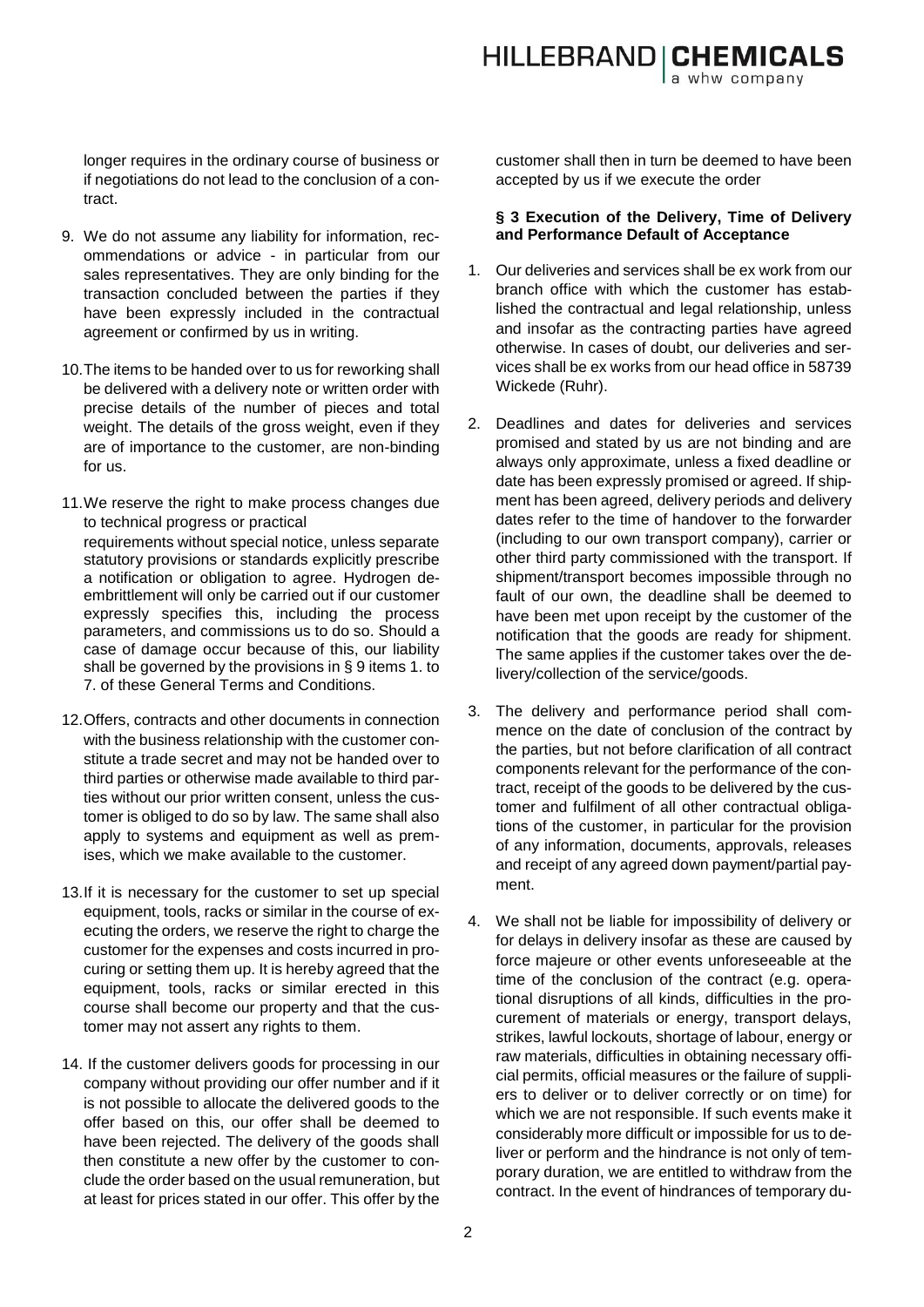ration, the delivery or service deadlines shall be extended or the delivery or service deadlines shall be postponed by the period of the hindrance plus a reasonable start-up period. If the aforementioned hindrance lasts longer than 3 months, the customer shall be entitled, after setting a reasonable and unsuccessful grace period, to withdraw from the contract with regard to the part not yet fulfilled.

If the delivery time is extended due to the aforementioned circumstances or if we are released from our obligation to perform, the customer cannot derive any claims for damages from this, subject to the provisions in § 9 clauses 1 to 7 of these GTC.

- 5. We are entitled to make partial deliveries or partial performance if the partial delivery is reasonable for our customer.
- 6. If we are in default with a delivery or service or if a delivery or service becomes impossible for us, regardless of the reason, our liability for damages is limited in accordance with § 9 clauses 1. to 7. of these GTC.
- 7. If the delivery is postponed at the contractual partner's instigation by more than 1 month after notification of readiness for dispatch, we may demand storage charges from the contractual partner for each month or part thereof of the postponement in the amount of 0.5% of the agreed gross goods price/gross performance price of the delivery items ready for dispatch, but no more than 5% of the agreed gross goods price/gross performance price of the delivery items ready for dispatch. The contractual partner reserves the right to prove that no or lower storage costs were incurred by us. We shall be entitled to demand higher costs than the aforementioned flat rate against proof.
- 8. The place of performance and fulfilment for all obligations arising from the contractual relationship shall be the registered office of our branch with which the customer has established the contractual and legal relationship, unless and insofar as the parties have stipulated otherwise. In cases of doubt, the head office of our company in Wickede (Ruhr), Germany, shall be deemed to be the place of performance and fulfilment.
- 9. The delivery method and the packaging shall be subject to our dutiful discretion- within the scope of the legal obligation existing under the Packaging Act (in particular registration and notification obligations). Unless and insofar as legal regulations or ordinances are mandatory to the contrary and no other

contractual agreement has been made, the packaging/containers required for transport and shipping as well as their registration shall be invoiced to the contractual partner at cost price. In the event that disposable containers are used, we shall not be obliged to take back, credit or bear any disposal costs for the same.

## **§ 4 Transfer of Risk and Shipment**

- The risk of impairment or loss shall pass to the contractual partner at the latest when the delivery item is handed over (whereby the start of the loading process shall be decisive) to the forwarding agent, carrier or other third party designated to carry out the shipment. This shall also apply if partial deliveries are made or if we have assumed other services (e.g. shipment or installation). If shipment or handover is delayed due to a circumstance caused by the contractual partner, the risk shall pass to the contractual partner from the day on which the delivery item is ready for shipment and we have notified the contractual partner of this.
- 2. If the customer is an entrepreneur within the meaning of the German Commercial Code (HGB), it shall be deemed agreed, in deviation from the aforementioned clause 1, that the risk remains with the customer, even if the contractual items are located at our premises for the execution of the order. In these cases, liability on our part for damages, in particular those resulting from damage to or loss of the goods, is excluded, unless the damages are due to intentional or grossly negligent conduct on our part.
- 3. Should the customer wish the goods to be shipped by us, the customer hereby authorises us to place corresponding orders with transport companies and forwarding agents on his behalf, whereby we undertake to select suitable and reasonably priced forwarding agents in the interest of the customer. In this case, too, the transfer of risk provisions under items 1 and 2 shall apply. The customer shall reimburse us separately for the costs incurred by the shipment. This shall also apply in the event that we ourselves act as forwarding agent. In these cases, the German Freight Forwarders' Standard Terms and Conditions (ADSp) shall apply in addition in the version valid at the time the order is placed.
- 4. If, based on a contractual agreement, the risk has not already passed to the contractual partner when the delivery item is handed over to the forwarder, carrier or other person appointed to carry out the shipment, it is agreed that the unloading of the delivery is in principle the responsibility of the customer.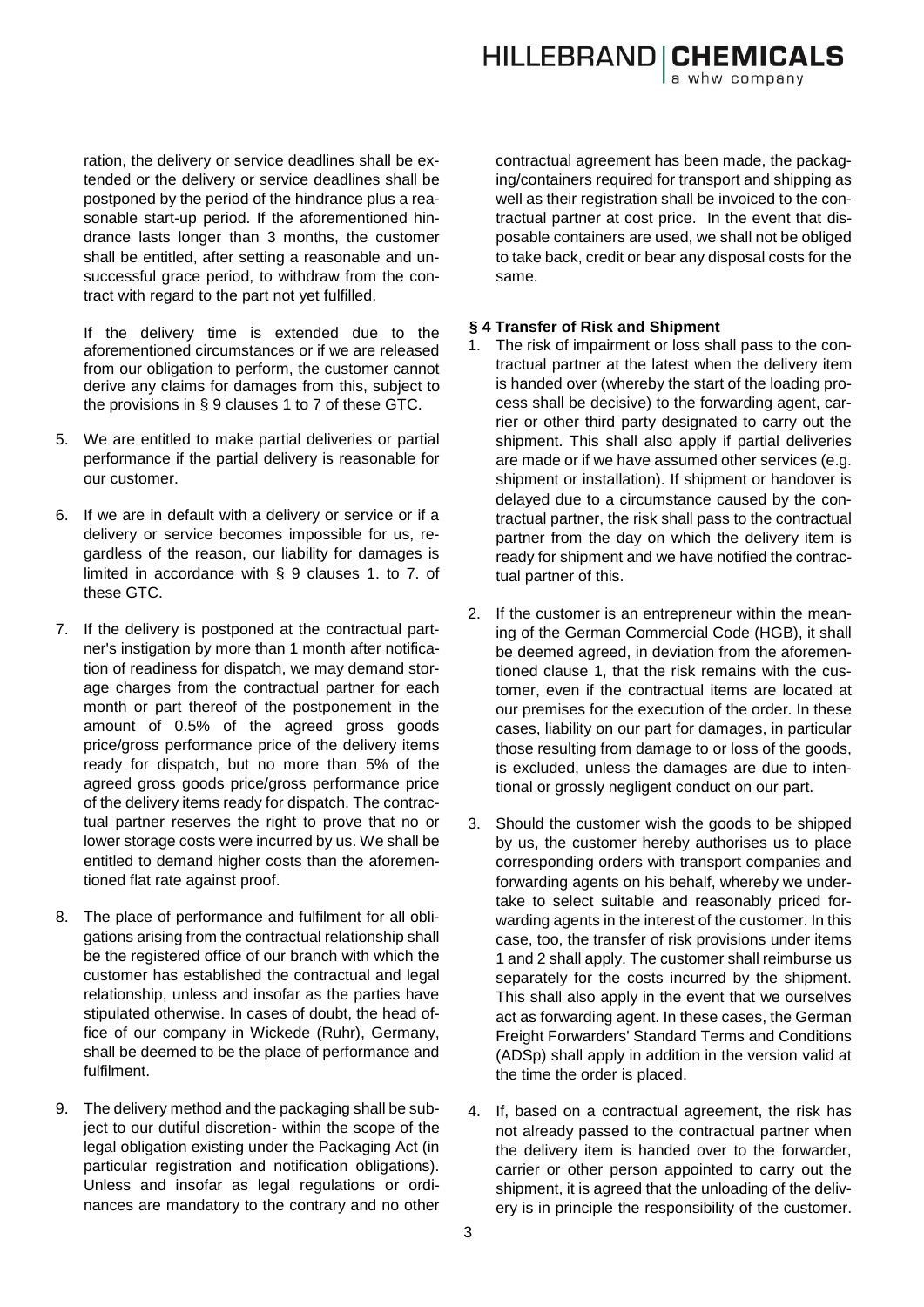Insofar as the forwarding agents commissioned by us unload the goods, it is agreed that this is done solely on behalf of the customer. We shall not be liable for any damage resulting from this or from this. In such cases, the customer shall indemnify us against any claims for damages by third parties.

- 5. We shall only insure the shipment against the usual insurable transport risks at the express request of the contractual partner and at his expense.
- 6. Insofar as acceptance is to take place, the delivery shall be deemed to have been accepted when
	- the delivery has been completed,
	- we have notified the contractual partner of this with reference to the fiction of acceptance and have requested him to accept the goods,
	- 3 working days have passed since delivery or the contractual partner has started using the delivery and
	- the contracting party has failed to accept the delivery within this period for a reason other than a defect notified to us that makes the use of the delivery impossible or significantly impairs it.
- 7. The risk shall also pass to the customer if the customer is in default of acceptance of the goods or the service.

# **§ 5 Prices**

- 1. Our prices apply to the scope of services and deliveries specified in the contracts. Additional, supplementary and/or special services shall be charged separately. Our prices are quoted in euros, strictly net ex plant, plus packaging, storage costs, the statutory value-added tax, in the case of export deliveries, customs duties, fees and other public charges, as well as without cash discount and other discounts.
- 2. We are entitled to charge surcharges for short quantities, which are expressly agreed with our customer in principle and in amount upon conclusion of the contract. In case of doubt, the prices for short quantities shall be calculated according to the weight and the number of pieces of the surface-treated parts.
- 3. The prices are understood to be for parts constructed in accordance with galvanisation and surface treatment. If and to the extent that additional work is required in connection with the placing of the order, in particular the removal of stubborn impurities such as scale, oil, coal and old zinc coating as well as the attachment and closing of openings on hollow bodies, we shall be entitled to charge surcharges for

this work. We shall calculate the amount of such surcharges in accordance with the principles of equitable discretion, taking into account the prices customary in trade.

4. If deliveries or services are not provided until more than three months after conclusion of the contract, the price shall be adjusted at the request of one of the parties if the order-related costs on our side have changed significantly. A substantial change shall always be deemed to have occurred if the change amounts to more than 10% of the agreed price. The adjustment of the price shall then be made in accordance with the percentage in the change.

## **§ 6 Terms of Payment, Default**

- 1. Payments shall be made immediately upon receipt of the invoice within 7 days without any deduction and without any discount, unless otherwise agreed in writing. The date of receipt by us shall be decisive for the date of payment.
- 2. Payment instructions and cheques shall only be accepted by special agreement and only on account of performance, but not in lieu of performance, with all collection charges being charged.
- 3. Our customer is only entitled to set-off and retention with such claims that have been legally established or are undisputed.
- 4. The customer shall be in default at the latest if he does not make payment within 7 days of the due date and receipt of the invoice or an equivalent request for payment. If the date of receipt of the invoice is uncertain, default shall occur at the latest 10 days after the due date and receipt of the counter-performance. Default shall occur already, but in particular, before this point in time, if the customer does not perform at a calendar date expressly agreed with the latter or already before this point in time or before the due date finally and seriously refuses performance or otherwise indicates that he will not perform.
- 5. In the event of default on a claim, we shall also be entitled to withhold delivery or other performance under all contracts until the claims due to us from the customer have been settled in full. The customer may avert this right of retention by providing a directly enforceable and unlimited guarantee from a credit institution approved as a customs and tax guarantor in the amount of all outstanding claims. After fruitless expiry of a deadline set for the customer, we are furthermore entitled to withdraw from all contracts not yet executed. The assertion of claims for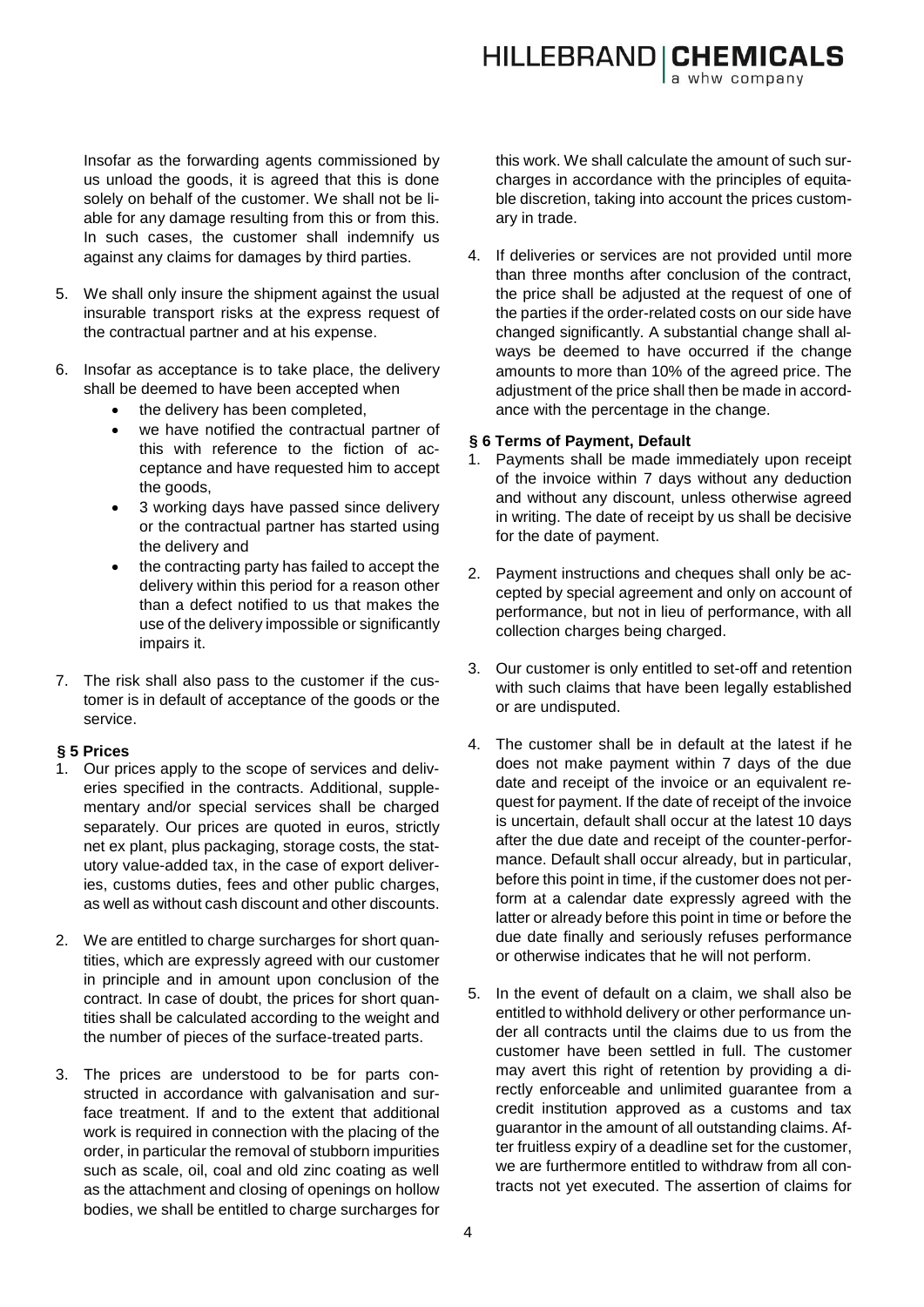damages remains unaffected in these cases. If circumstances unknown to us at the time of conclusion of the contract exist, which noticeably impair the creditworthiness of the customer, in particular a negative certificate from a credit insurer, compulsory enforcement measures against the customer's assets, the submission of an affirmation in lieu of an oath, the filing of an insolvency petition, the opening of insolvency proceedings or the rejection of the insolvency petition for lack of assets, we shall be entitled to demand reasonable advance payments or, optionally, the provision of security, irrespective of the contractual agreements with the customer.

6. We shall be entitled to perform or render outstanding deliveries or services only against advance payment or the provision of security if, after the conclusion of the contract, circumstances become known, which are likely to substantially reduce the creditworthiness of the customer and as a result of which the payment of our outstanding claims by the contractual partner from the respective contractual relationship, including from other individual orders, is jeopardised. The same shall also apply if our contractual partner defaults on a due payment or partial payment.

# **§ 7 Security Rights**

- 1. Until all our claims against the customer (including all current account balance claims), to which we are entitled for any legal reason now or in the future, have been satisfied, we shall be granted the following securities, which we shall release at our discretion on request, insofar as their value exceeds the claim by more than 20% on a sustained basis.
- 2. We shall be entitled to a contractor's lien on the items brought to us by the customer and to be processed within the framework of the performance of the contract. As a precautionary measure, a contractual lien on these brought-in objects shall be deemed agreed between the parties upon handover to us.
- 3. The delivery item delivered by us to the contractual partner shall remain our sole or joint property until full payment of all secured claims. The delivery item as well as the goods covered by the retention of title, which take its place in accordance with the following provisions, are hereinafter referred to as "goods subject to retention of title".
- 4. The contractual partner shall store the goods subject to retention of title for us free of charge.
- 5. The contractual partner shall be entitled to process and sell the goods subject to retention of title in the

ordinary course of business until the event of realisation (§ 7 clause 10). Pledges and transfers of ownership by way of security are impermissible.

- 6. If the goods subject to retention of title are processed by the contractual partner, it is agreed that the processing shall be carried out in our name and for our account as manufacturer in the amount of our ownership share and that we shall acquire direct ownership in this amount or - if the processing is carried out from materials of several owners or the value of the processed item is higher than the value of the goods subject to retention of title - the co-ownership (fractional ownership) in the newly created item shall pass to us in the ratio of the value of our ownership share to the value of the newly created item. In the event that we do not acquire this ownership, the contractual partner hereby transfers to us by way of security its future ownership or -in the aforementioned proportion- co-ownership of the newly created item, which we hereby accept. If the reserved goods are combined or inseparably mixed with other items to form a uniform item and if one of the other items is to be regarded as the main item, we shall, insofar as the main item belongs to us, transfer to the contracting party pro rata co-ownership of the uniform item in the ratio specified in sentence 1.
- 7. In the event of resale of the goods subject to retention of title, the contractual partner hereby assigns to us by way of security the resulting claim including all subsidiary rights against the purchaser - in the event of co-ownership on our part of the goods subject to retention of title in proportion to the co-ownership share - with priority over any further claims. The same applies to other claims that take the place of the reserved goods or otherwise arise with regard to the reserved goods, such as insurance claims or claims in tort in the event of loss or destruction. We revocable authorise the contractual partner to collect the claims assigned to us in his own name. We may only revoke this collection authorisation in the event of realisation.
- 8. If third parties seize the goods subject to retention of title, in particular by way of attachment, the contractual partner shall immediately inform them of our sole or co-ownership and inform us thereof in order to enable us to enforce our ownership rights. If the third party is not in a position to reimburse us for the court or out-of-court costs incurred in this connection, the contractual partner shall be liable to us for this.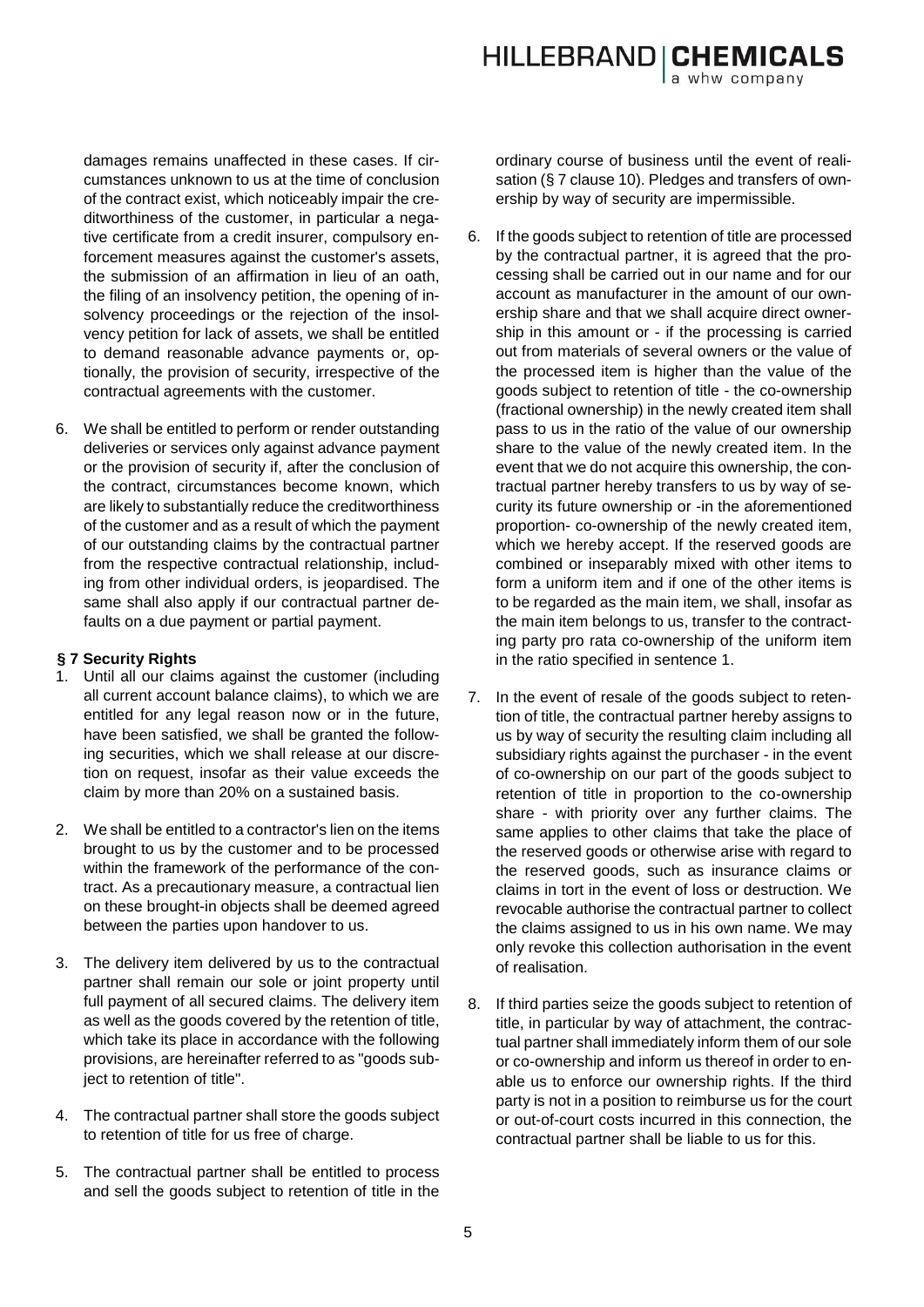- 9. If we withdraw from the contract in the event of a breach of contract by the contractual partner - in particular default of payment - we shall be entitled to demand the return of the goods subject to retention of title to the extent permitted by law. The same shall also apply if there are justified indications suggesting the contractual partner's insolvency as well as in cases where insolvency proceedings are opened against the contractual partner or such proceedings are discontinued due to lack of assets.
- 10. The contractual partner shall be obliged to provide us with the information required to assert our claims arising from this section at any time upon our request and to hand over the documents required and belonging to this.
- 11. Insofar as we have not already acquired sole or coownership of the delivery item by virtue of the law due to the processing or combination of the goods, or if the goods are goods subject to retention of title, we and the contracting party agree already now that the contracting party shall transfer to us co-ownership by way of security for the claims referred to in section 7 clause 1 at the time the delivery item is handed over to the contracting party (or a carrier or forwarder acting on the contracting party's behalf) in the amount of the share of the increase in value of the original goods due to our processing in the total value of the delivery item. We accept this transfer. The above provisions on goods subject to retention of title under this § 7 shall apply accordingly to our co-ownership by way of security.

## **§ 8 Notice of Defects and Warranty**

1. The delivered items shall be inspected carefully immediately after delivery to the contractual partner or to the third party designated by him. With regard to obvious defects or other defects, which would have been recognisable in the course of an immediate, careful inspection, they shall be deemed to have been approved by the contracting party if we do not receive a written notice of defect immediately. With respect to other defects, the deliveries shall be deemed to have been approved by the contracting party if we do not receive the notice of defect immediately after the time at which the defect became apparent. If the defect was already recognisable to the contracting party at an earlier point in time during normal use, this earlier point in time shall be, however, decisive for the commencement of the period for giving notice of defects. At our request, a delivery item which is the subject of a complaint shall be returned to us carriage paid. In the event of a justified complaint, we shall reimburse the costs of the most

favourable shipping route. This shall not apply if the costs increase because the delivery item is located at a place other than the place of intended use. In all cases, we have the right to collect the goods ourselves.

- 2. In the event of material defects in the delivered items, we shall first be obliged and entitled to rectify the defect or to make a replacement delivery at our discretion within a reasonable period of time. In the event of failure, i.e. impossibility, unreasonableness, refusal or unreasonable delay of the rectification or replacement delivery, the contractual partner may withdraw from the contract or reasonably reduce the purchase price. Subsequent performance shall be deemed to have failed after the second attempt, unless the nature of the item or defect or other circumstances indicate otherwise. The statutory provisions of §§ 323 V, VI BGB (German Civil Code) shall be observed in the event of withdrawal, whereby rejects and shortfalls of up to 3% in the case of bulk parts and up to 1.5% in the case of racked goods of the total quantity delivered of the respective order shall be deemed to be insignificant rejects and defects/breaches of duty within the meaning of § 323 V BGB (German Civil Code).
- 3. If a defect is due to our fault, the customer may claim damages under the conditions set out in the following § 9.
- 4. The warranty period shall be one year from delivery or, insofar as acceptance is required, from acceptance, subject to the provision in section 1 above. The exclusion and shortening of the warranty period shall not apply to damages due to the violation of life, body or health, which are based on a grossly negligent or intentional breach of duty on our part or on a grossly negligent or intentional breach of duty on the part of our legal representatives or vicarious agents. Furthermore, the shortening of the limitation period shall not apply to other damages based on a grossly negligent breach of duty on our part or a grossly negligent or intentional breach of duty on the part of our legal representatives or vicarious agents.
- 5. In the event of defects of other manufacturers that we cannot remedy for licensing or factual reasons, we shall be entitled, at our discretion, to warranty claims against the manufacturers and suppliers for the account of the contractual partner or to assign them to the contractual partner. Warranty claims against us exist in the case of such defects under the other conditions and in accordance with these GTC only if the legal enforcement of the aforementioned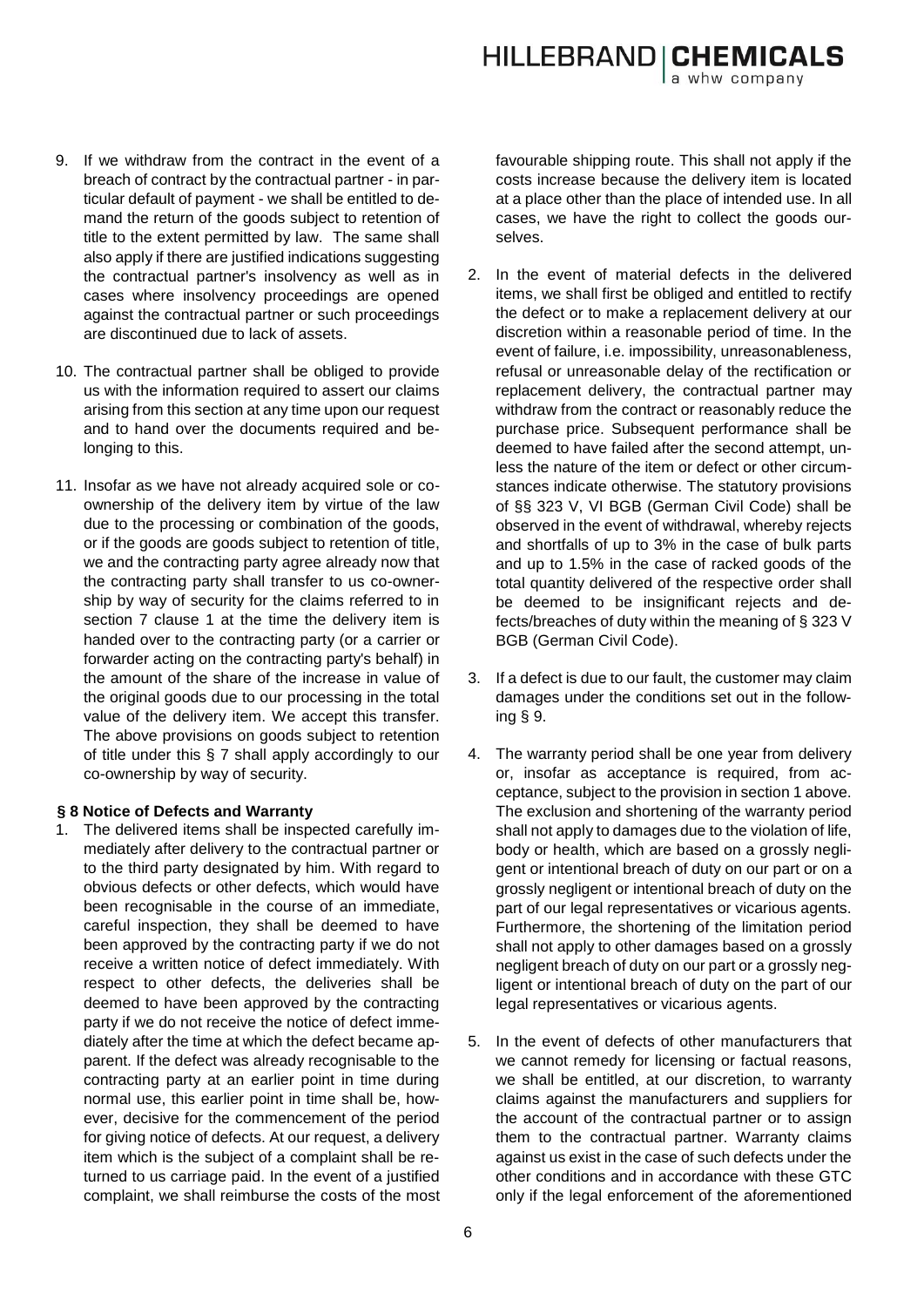**HILLEBRAND | CHEMICALS** 

claims against the manufacturer and supplier was unsuccessful or is futile, for example due to insolvency. During the duration of the legal dispute, the statute of limitations of the warranty claims of the contractual partner against warranty claims of the contractual partner against us shall be suspended.

- 6.
- a) The warranty shall lapse if the contractual partner modifies the delivery item or has it modified by third parties without our consent and the rectification of defects is thereby rendered impossible or unreasonably difficult. In any case, the contractual partner shall bear the additional costs of remedying the defect resulting from the modification.
- b) If the customer fails to comply with instructions or directions given by us regarding the goods/services or the treatment/handling thereof, any warranty claim shall lapse.
- 7. A delivery of used delivery items agreed with the contracting party in an individual case shall be made under the exclusion of any warranty for material defects.
- 8. In the event of justified notices of defect, payments on the part of the contracting party may only be withheld to the extent of an appropriate part of the remuneration, subject to the provision in § 6 clause 3.
- 9. The assignment of warranty claims to third parties without our consent is excluded.
- 10. If the customer requests that warranty work be carried out at a place determined by him, that is not the place of performance, the customer shall -with our consent- reimburse all additional costs and expenses caused thereby, in particular the additional working hours according to our standard rates as well as the actually proven travel expenses.
- 11. For missing parts, which are delivered in larger quantities, compensation will only be provided if their delivery is documented and the number of pieces or the weight was jointly determined between the customer and us upon acceptance, as we accept the goods upon receipt subject to the factually correct information, weight or piece and finishing capability. The inspection shall be carried out during production.
- 12. The customer's warranty claims are excluded insofar as the customer uses or employs the goods delivered or services rendered by us beyond the usual and contractually agreed purpose without our having

been expressly informed of this in writing prior to the conclusion of the contract. This is particularly the case if the goods or services are intended for special operating conditions of which we are not aware and of which we have not been informed or are exposed to special stress conditions.

- 13. If and insofar as we do not know the materials of the delivered goods, the customer shall be obliged to check independently and on its own responsibility, whether the material delivered for galvanic surface treatment is suitable for such treatment. In particular, the customer shall ensure that the material to be galvanised is free from cast skin, moulding sand, scale, oil, coal, burnt-in grease, welding slag, graphite and paint coatings and similar adhesion-reducing substances and that it does not have any pores, cavities, cracks, doubles or residual magnetism or similar. Existing threads must be sufficiently overcut or undercut. Particularly in the case of bulk material processes, care must be taken to ensure that the material supplied is free of foreign matter such as rags, cardboard, foils, chips, etc., and free of excessive oil ingress. If this is not the case, we are entitled to refuse processing or to withdraw from the contract. If the customer nevertheless insists on processing despite our advice or if the material supplied to us for surface treatment is not technologically suitable for such surface treatment for reasons, which are not recognisable to us, we shall not assume any warranty for a specific dimensional accuracy, adhesive strength and corrosion-preventing properties or coefficients of friction of the applied layer. We do not provide a warranty for specific dimensional accuracy, adhesive strength, colour retention and corrosion-preventing properties of the applied layer if the customer has not fulfilled its aforementioned obligation to test and establish the suitability of the material and any defectiveness is based on this breach of duty. In particular, no warranty shall be assumed for the adhesive strength if the material has been deformed after galvanic treatment and if test galvanised parts could be deformed without flaking off the galvanic layer.
- 14. If the contractual partner commissions extended services such as e.g. sorting/packing, assembly, thread locking, the reduction in corrosion typical of the process shall be taken into account when asserting warranty claims. As a matter of principle, the corrosion test shall be carried out directly after the galvanotechnical processing of the goods.
- 15. Hollow parts shall only be galvanically treated on the outer surfaces, unless a separate cavity treatment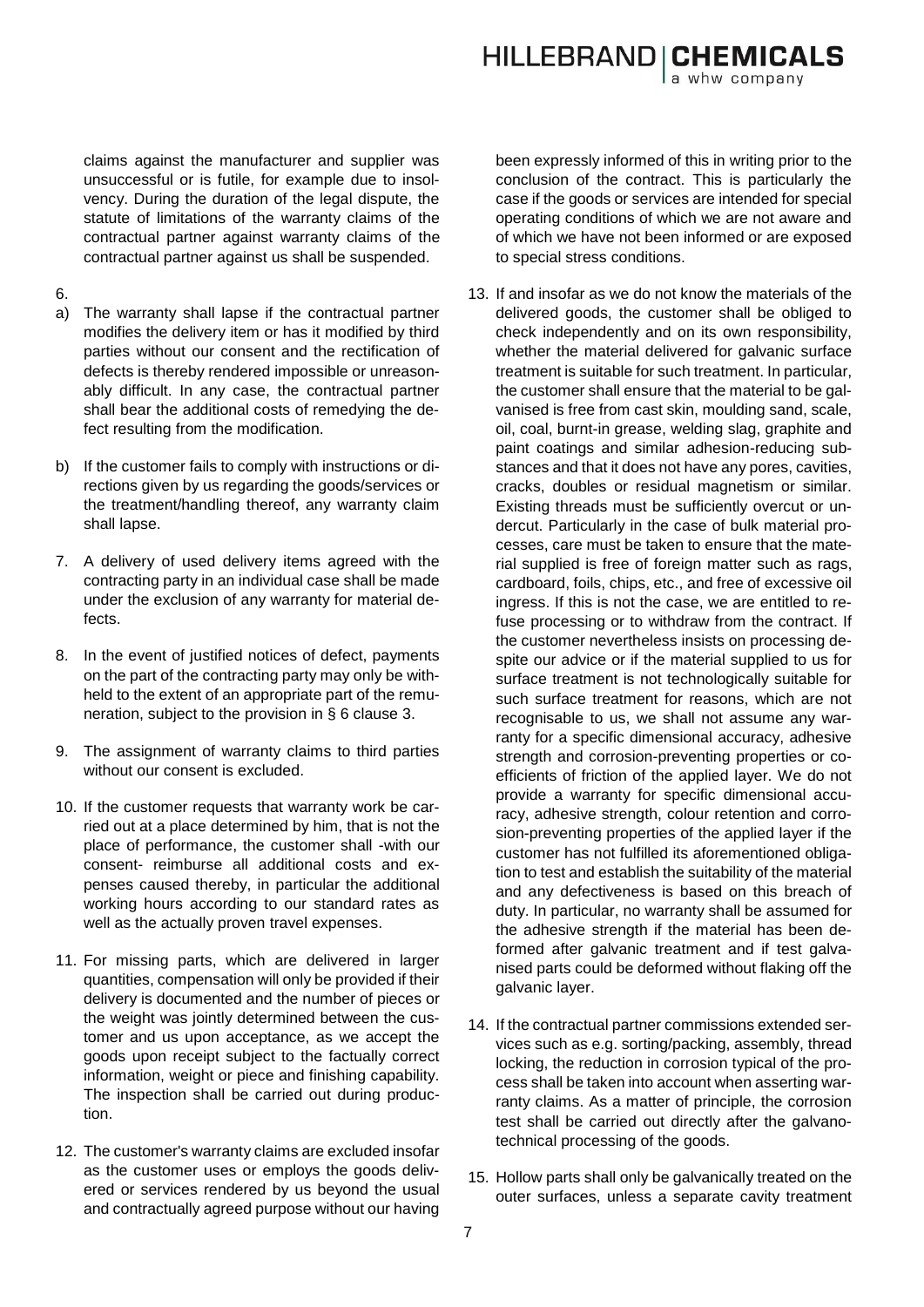**HILLEBRAND | CHEMICALS** a whw company

has been agreed between the parties in special cases. Immediate corrosion on the untreated surfaces shall not justify any warranty claims. The customer is also aware that galvanised material is at risk from condensation water and fretting corrosion. We do not accept any warranty claims in this respect either. Likewise, no warranty claims shall exist if the goods are not packed, stored and transported properly by the customer and/or contrary to our instructions. The same shall also apply if the instructions of the relevant galvanotechnical standards, e.g. DIN 50979, are not observed.

- 16. The contractual partner shall determine the minimum layer thicknesses at a measuring point to be agreed. If this is not done, the procedure shall be in accordance with our specified in-house standard known to the contractual partner. We shall not assume any warranty for weather damage or for possible damage due to subsequent duplications and other residues from the treatment process seeping out of inaccessible cavities or for embrittlement damage to the base material. If we do not ship the goods, the contractual partner must act appropriately to avoid and prevent chemical and mechanical damage to the surface of the goods.
- 17. The above warranty provisions are conclusive subject to the provision on damages/rescission in § 9 below and exclude other warranty claims of any kind. This shall not apply to claims for damages arising from warranties of quality, which are intended to protect the customer against the risk of consequential damage. Such warranties must be in writing and countersigned by us. In the event of statutory changes to the warranty period compared to the provisions in these General Terms and Conditions, the corresponding new statutory provision shall apply. We do not give any guarantee beyond this.

### **§ 9 Damages/ Withdrawal**

- 1. Our liability for damages, irrespective of the legal grounds, in particular for impossibility, delay, defective or incorrect delivery, breach of contract, violation of obligations during contractual negotiations and tort, shall be limited in accordance with the provisions of this § 9, insofar as fault is involved in each case.
- 2. We shall not be liable in the event of simple negligence on the part of our executive bodies, legal representatives, employees or other vicarious agents, insofar as this does not involve a violation of material contractual obligations. Material contractual obligations are the obligations, which are necessary for the

performance of the contract and on the performance of which the parties may therefore rely. These are in any case the obligation to manufacture and timely deliver the delivery item, its freedom from defects that impair its functionality or usability more than insignificantly, as well as advisory, protective and custodial obligations that are intended to enable the contractual partner to use the delivery item in accordance with the contract or to protect the life or limb of the contractual partner's personnel or to protect the contractual partner's property against significant damage.

- 3. Insofar as we are liable for damages on the merits in accordance with § 9 number 2, this liability is limited to damages which we foresaw as a possible consequence of a breach of contract at the time the contract was concluded or which we should have foreseen if we had exercised due care. Indirect damage and consequential damage resulting from defects in the delivery item are also only eligible for compensation insofar as such damage is typically to be expected when using the delivery item as intended.
- 4. In the event of liability for simple negligence, our liability to pay compensation for damage to property and further financial losses resulting therefrom shall be limited per claim to the respective amounts covered by our business and product liability insurance, even if this involves the violation of material contractual obligations. The amount of cover shall be at least  $\epsilon$  10,000,000.00 in each case. We will communicate the concrete amount of the respective sums insured at any time upon request.
- 5. The above exclusions and limitations of liability shall apply to the same extent in favour of our executive bodies, legal representatives, employees and other vicarious agents.
- 6. Insofar as we provide technical information or act in an advisory capacity and this information or advice is not part of the contractually agreed scope of performance owed by us, this shall be provided free of charge and to the exclusion of any liability.
- 7. The restrictions of this § 9 do not apply to damages due to the violation of life, body or health, which are based on a negligent or intentional breach of duty on our part or on a negligent or intentional breach of duty of our legal representatives or vicarious agents.

Furthermore, the restrictions of this § 9 do not apply to other damages based on an intentional or grossly negligent breach of duty on our part or a grossly